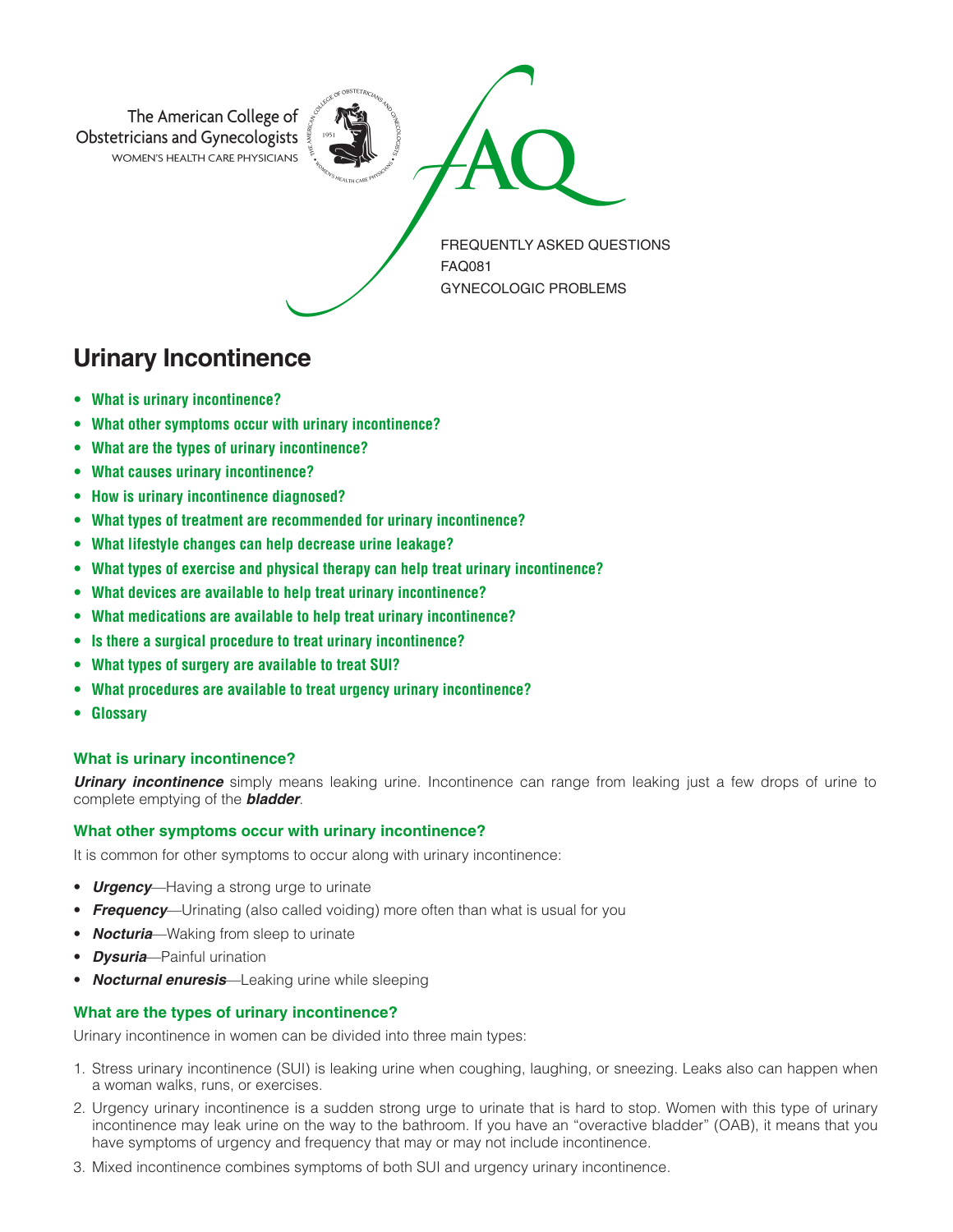### **What causes urinary incontinence?**

Some of the causes of urinary incontinence include the following:

- Urinary tract infection (UTI)—UTIs sometimes cause leakage and are treated with *antibiotics*.
- *Diuretic* medications, caffeine, or alcohol—Incontinence may be a side effect of substances that cause your body to make more urine.
- *Pelvic floor disorders*—These disorders are caused by weakening of the muscles and tissues of the *pelvic floor* and include urinary incontinence, *accidental bowel leakage*, and *pelvic organ prolapse*.
- Constipation—Long-term constipation often is present in women with urinary incontinence, especially in older women.
- Neuromuscular problems—When nerve (neurologic) signals from the brain to the bladder and *urethra* are disrupted, the muscles that control those organs can malfunction, allowing urine to leak.
- Anatomical problems—The outlet of the bladder into the urethra can become blocked by bladder stones or other growths.

# **How is urinary incontinence diagnosed?**

The first two steps in assessing urinary incontinence usually are a medical history and physical exam:

- 1. Medical history—Your gynecologist or other health care professional will ask you to explain your signs and symptoms in detail. You may be asked to fill out a bladder diary for a few days.
- 2. Physical exam—A *pelvic exam* may be done to see if you have pelvic organ prolapse and to look for other anatomical problems. A "cough test" may be done during the exam. During a cough test, you are asked to cough and bear down with a full bladder to see if urine leaks. A pad test may be done, in which you wear a pad that absorbs leaked urine. The pad is weighed for the amount of leakage. A test to measure the support of the urethra may be done.

Sometimes, imaging tests and bladder function tests are done if more information is needed.

### **What types of treatment are recommended for urinary incontinence?**

Your gynecologist or other health care professional may first recommend nonsurgical treatment. This may include lifestyle changes, bladder training, physical therapy, and using certain bladder support devices. For urgency urinary incontinence, the treatment may involve medication. Surgery may help certain types of incontinence. Often, several treatments are used together for the best effect.

### **What lifestyle changes can help decrease urine leakage?**

The following lifestyle changes may help decrease urine leakage:

- Lose weight. In overweight women, losing even a small amount of weight (less than 10% of total body weight) may decrease urine leakage.
- Manage your fluid intake. If you have leakage in the early morning or at night, you may want to limit your intake of fluids several hours before bedtime. Limiting the amount of fluids you drink also may be useful (no more than 2 liters total a day). Limiting alcohol and caffeine may be helpful as well.
- Train your bladder. The goal of bladder training is to learn how to control the urge to empty the bladder and increase the time span between urinating to normal intervals (every 3–4 hours during the day and every 4–8 hours at night).

### **What types of exercise and physical therapy can help treat urinary incontinence?**

*Kegel exercises* can help strengthen the pelvic muscles. These exercises are helpful for all types of incontinence. **Biofeedback** is a training technique that may help you locate the correct muscles. In one type of biofeedback, sensors are placed inside or outside the *vagina* that measure the force of pelvic muscle contraction. When you contract the right muscles, you will see the measurement on a monitor.

### **What devices are available to help treat urinary incontinence?**

A *pessary* is a device that is inserted into the vagina to treat pelvic support problems and SUI. Pessaries support the walls of your vagina to lift the bladder and urethra. They come in many shapes and sizes. Usually you can insert and remove a support pessary yourself. Pessaries may provide relief of symptoms without surgery. An over-the-counter tampon-like device also is available that is designed specifically to help prevent bladder leaks.

### **What medications are available to help treat urinary incontinence?**

Many medications are available to help reduce the symptoms of urgency urinary incontinence and OAB:

- Drugs that control muscle spasms or unwanted bladder contractions can help prevent leakage from urgency urinary incontinence and relieve the symptoms of urgency and frequency.
- Mirabegron is a drug that relaxes the bladder muscle and allows the bladder to store more urine. This drug is used to treat urgency urinary incontinence and relieve the symptoms of urgency and frequency.
- Injection of a drug called onabotulinumtoxinA into the muscle of the bladder helps stop unwanted bladder muscle contractions. The effects last for about 3–9 months.